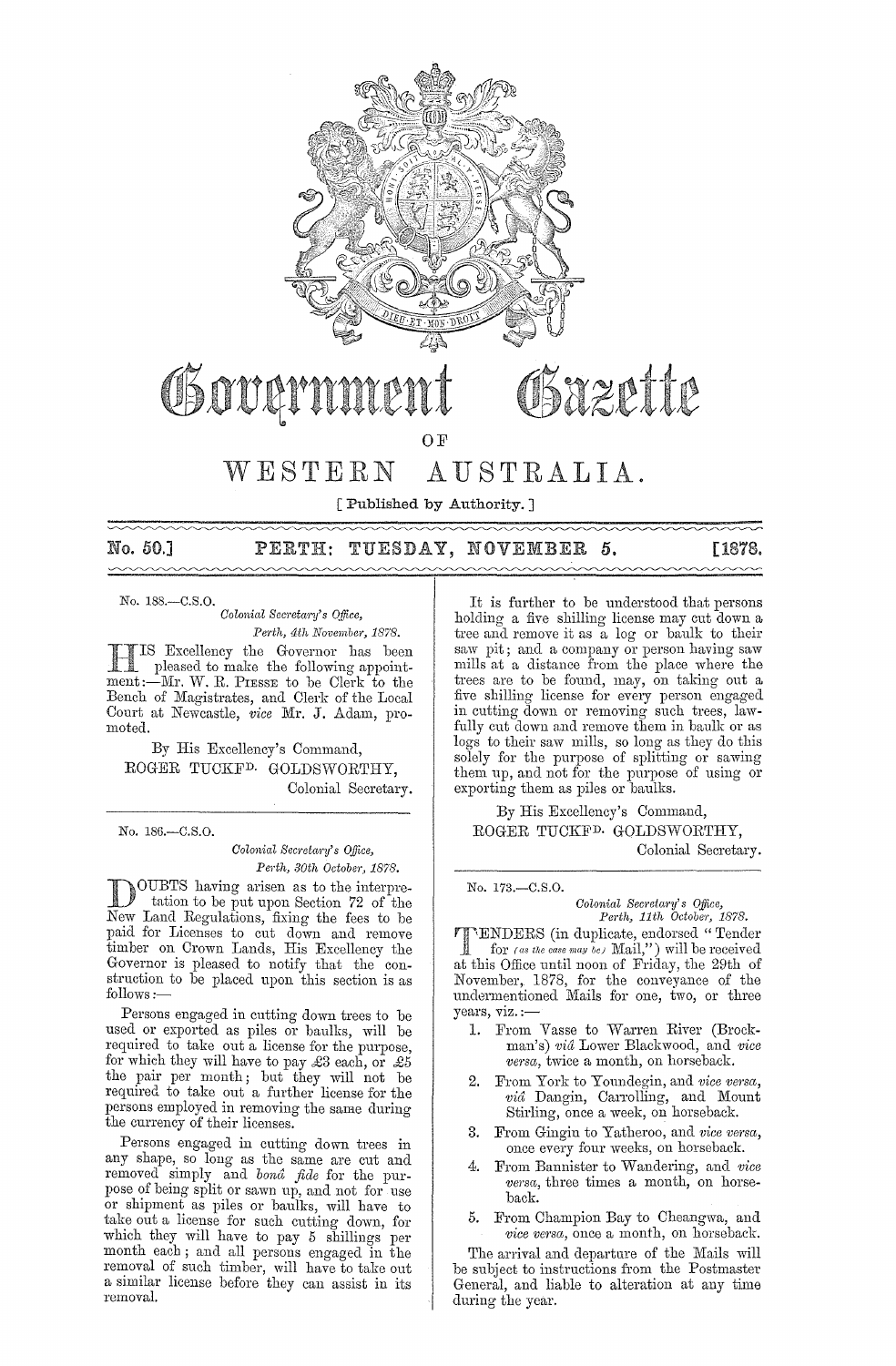Two approved sureties will be required to join the Contractor in a gnarantee for the due fulfilment of the duties contracted to be performed.

Special Forms of Tender, with conditions attached, may be had on application to the various Resident Magistrates, and at the General Post Office, Perth; and no tender will be entertained unless rendered on the prescribed form.

The Government will reserve to themselves the right to terminate the Contract at any time by giving three months' notice.

The Government do not bind themselves to accept the lowest or any Tender.

Further information may be had on application to the Postmaster General.

By His Excellency's Command, ROGER TUCKFD. GOLDSWORTHY, Colonial Secretary.

> $Department of Public Works,$ *Pel·th, 28th Octobe)', 1878.*

**TENDERS** (endorsed "Tender for Repairs<br>and Alterations to the Poor House,<br>Porth."), will be received at this Office write Perth,") will be received at this Office until noon of Monday, the 11th November, from persons willing to undertake the Alteration and Repairs required to sundry of the buildings at the Poor House, Perth.

Tenders to state the shortest time required to complete the whole of the work.

The Government do not hind themselves to accept the lowest or any tender, and will require the guarantee of two responsihle persons for the due performance of the Contract.

Forms of Tender may he had on application to the various Resident Magistrates, and at the Public Works' Office, Perth, where Specifications and full particulars can be obtained.

No tender will be entertainecl unless on the prescribed form.

JAS. H. THOMAS,

Director of Puhlic Works.

*Cl'own Lands' Office, Pel·th, 25th Octobm', 1878.* 

#### NOTICE TO PASTORAL LESSEES.

THE attention of Lessees and Licensees of<br>
Crown Lands is called to the following<br>
particulars in the New Land Beaulations and particulars in the New Land Regulations proclaimed September 14th, 1878;-

- 1. The minimum acreage of First Class Pastoral Lands for which Licenses can he granted under the New Land Regulations heing 3,000 acres, no renewals of existing Licenses which are under this quantity will be granted for 1879, except in cases where from the interference of the houndaries of other holdings the area cannot be increasecl; in all other cases fresh licenses of not less than 3,000 acres will have to he procured.
- 2. In the Second Class Lands, *Leases* only are now granted and in blocks of not less than 20,000 acres. Present License holders under Class II will therefore at the beginning of next year have to apply for *Leases* instead of renewals of Licenses.

3. Failure of payment of rent by the 1st March in any year for any Lease or License (except Mineral Leases which are specially provided for), causes the forfeiture of such Lease or License without the privilege of afterwards making such payment with the addition of a fine.

#### JOHN FORREST,

Acting Commissioner of Crown Lands.

**DETURN No. 3 of Licenses issued under** "The Wines, Beer, and Spirit Sale Act, 1872," for the Wines, Beer<br>1872," for the Year 1878.

PUBLICAN'S GENERAL LICENSE.

| NAME.         | DISTRICT. |  |            |
|---------------|-----------|--|------------|
| William Trigg |           |  | Geraldton. |

SPIRIT MERCHANT'S LICENSE.

**NAME.** DISTRICT. George Shenton ... ... | Fremantle.

#### GALLON LICENSES.

| NAME.                                   | DISTRICT. |      |                   |
|-----------------------------------------|-----------|------|-------------------|
| Martin Hosken<br>Gale & Son<br>$\cdots$ | <br>      | <br> | Geraldton.<br>Оο. |

#### COLONIAL WINE LICENSES.

|                           | NAME.     | DISTRICT.    |      |               |
|---------------------------|-----------|--------------|------|---------------|
| J. Allnutt<br>R. Lockhart |           | <br>$\cdots$ | <br> | Vasse.<br>Do. |
| Jno. Galley               | $\ddotsc$ | $\cdots$     |      | Bunbury.      |

EATING, BOARDING, AND LODGING HOUSE LICENSES.

| NAME.          | DISTRICT. |            |
|----------------|-----------|------------|
| F. Bray        |           | Bunbury.   |
| Anthony Davies | <br>      | Perth.     |
| William Smith  |           |            |
| J. C. Foster   |           | Perth.     |
| Jno. Blackburn |           | Fremantle. |

#### GEO. PHILLIPS,

Acting Colonial Treasurer.

Colonial Treasury, Perth, l 1st Octoher, 1878. <sup>~</sup>

> $Department of Public Works, Railway Branch,$ *7th Octobel', 1878.*

I HEREBY certify that the first thirty-one<br>miles of the Geraldton and Northampton<br>Rilley and for mode and Railway may he safely used for goods and mineral traffic.

> JAS. H. THOMAS, Commissioner of Railways.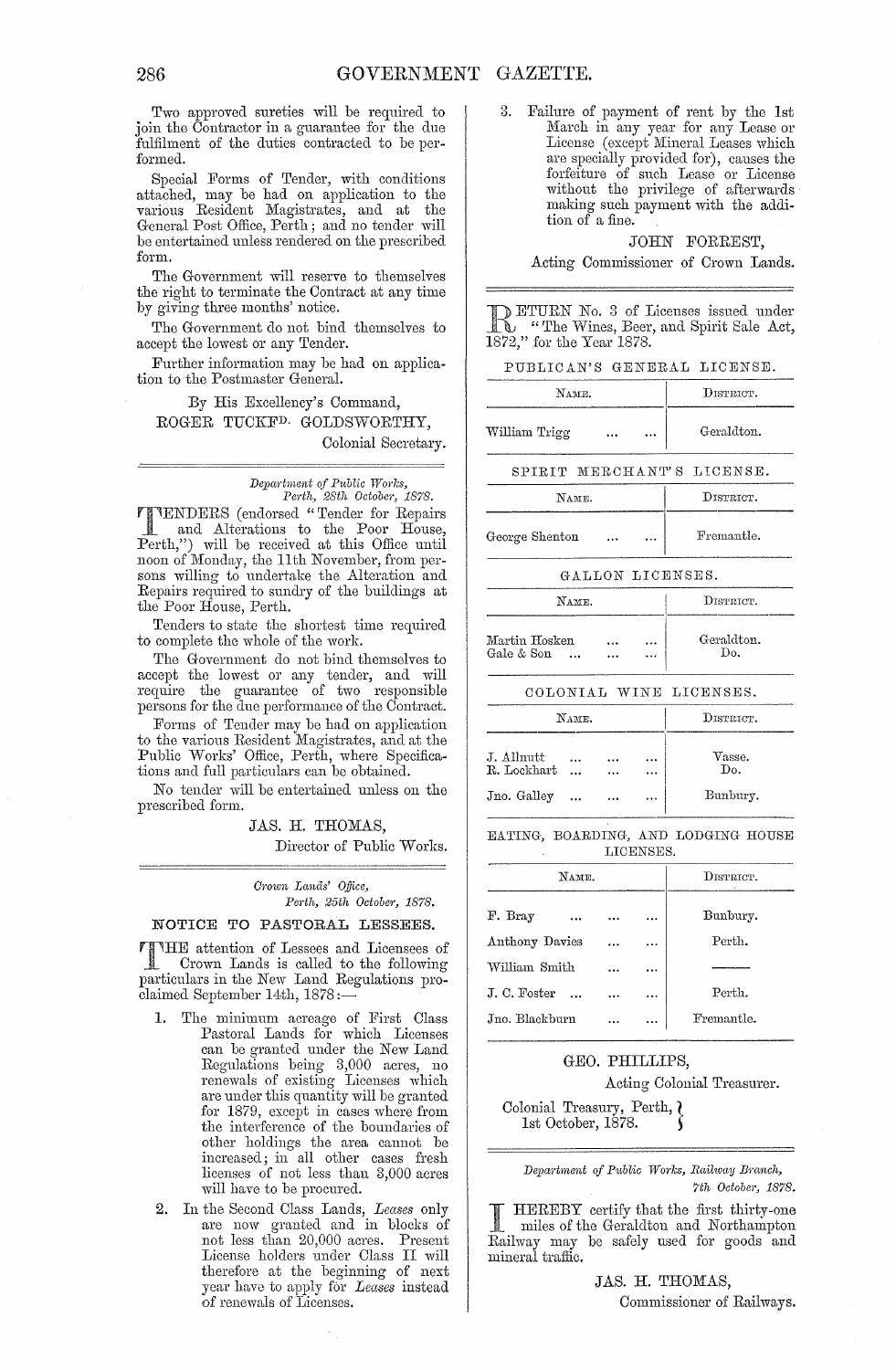## "The Perth Drainage Rate Act, 1875."

| Dr.   |                                                                                                                                                                                                                     | The Perth City Council in Account Current with the Colonial Treasurer,<br>(Section 2, 42 Vict., No. 8.)      | Cr.   |  |
|-------|---------------------------------------------------------------------------------------------------------------------------------------------------------------------------------------------------------------------|--------------------------------------------------------------------------------------------------------------|-------|--|
| 1878. | $\mathcal{L}$ s.d.<br>Nov. 1.—To Balance of Debt on 1st 1689 7 10 Nov. 1.—By Cash<br>October, 1878 $\begin{bmatrix} 1689 & 7 & 10 \end{bmatrix}$ Nov. 1.—By Cash<br>$\mu$ , 31 days' interest at 6 per cent. 8 12 2 | 1878.<br>$35\quad 0\quad 0$<br>$\cdots$ $\cdots$<br>", Balance on 1st November, $\theta$<br>1663 0 0<br>1878 | s. d. |  |
|       | $£1698$ 0 0                                                                                                                                                                                                         | $£1698$ 0 0                                                                                                  |       |  |
|       | Perth, 1st November, 1878.                                                                                                                                                                                          | GEO. PHILLIPS, Acting Colonial Treasurer.<br>H. BIRCH, Treasurer Perth City Council.                         |       |  |

#### WESTERN AUSTRALIA.

Meteorological Observations for the week ending 28th October, 1878.

WIND Registered by Mr. Forsyth, Harbor Master, at Arthur's Head, Fremantle; altitude above the sea 55 feet, in Latitude 32° 02' 14" S., Longitude 115° 45' 12" E.<br>The other instruments registered are placed in the grounds

| MALCOLM FRASER. |                   |  |
|-----------------|-------------------|--|
|                 | Surveyor General. |  |

| Week<br>ending. | BAROMETER:<br>Mean Reading<br>corrected, and re-<br>duced to sea level.<br>and 32 deg. Fah. | THERMOMETERS IN SHADE. |               | RADIATION<br>THERMO-<br>METERS. |               |                        |                   | WIND.   |                                        |                           |                          | EVAPOR-               |        |         |
|-----------------|---------------------------------------------------------------------------------------------|------------------------|---------------|---------------------------------|---------------|------------------------|-------------------|---------|----------------------------------------|---------------------------|--------------------------|-----------------------|--------|---------|
|                 |                                                                                             | Dry.<br>Wet.           |               |                                 |               | RAIN:<br>Amount.<br>in | Horizontal        |         | oв<br>HUMIDITY,<br>Saturation          | CLOUD:<br>Mean<br>amount. | CONE: Mean               | ATION:<br>Amount<br>m |        |         |
|                 |                                                                                             | Maxi-<br>mum.          | Mini-<br>mum. | Maxi-<br>mum.                   | Mini-<br>mum. | Solar.                 | Terres-<br>trial. | inches. | velocity in<br>miles, per<br>24 hours. | General<br>direction.     | $=100$ : mean<br>amount. |                       | Ñ<br>O | inches. |
| 28th            | 29.948                                                                                      | 77.1                   | $57 - 4$      | 69.1                            |               | $55.3$ $138.7$ $51.1$  |                   | 0.39    | 656.17                                 | F                         | 73                       | 4.8                   | 4.7    | 1.24    |

E:  $30.141$  on  $22$ nd Thermometers in shade. (Maximum Dry  $82.0$  on  $25th$  29.796 on 24th Thermometers in shade. (Minimum Dry  $54.6$  on  $22$ nd Lowest do. do. The Observations are taken at 10 a.m., (excepting Barometer, which is registered at 12 a.m.)

M. A. C. FRASER,

Observer.

### LAND SALES.

Crown Lands' Office, Perth, 4th November, 1878.

FINE undermentioned Allotments of Land will be offered for Sale, at Public Auction, on the dates and at the places specified in the Schodule below of action of the dates and at the places specified in the Schodule below of dates and at the places specified in the Schedule below, at one o'clock, p.m.

|  |  |  | SCHEDULE. |  |
|--|--|--|-----------|--|
|  |  |  |           |  |

| Date of Sale. | Place of Sale.          | Description of Lot.                  | Number of Lot.                          | Quantity.                   | Unset Price.         |  |
|---------------|-------------------------|--------------------------------------|-----------------------------------------|-----------------------------|----------------------|--|
|               |                         |                                      |                                         | r.<br>p.<br>a.              |                      |  |
| 1878.         |                         |                                      |                                         |                             |                      |  |
| 6th Nov.      | York                    | ${\rm York}$<br>Sub.<br>$\sim 100$   | 76<br>$\cdots$                          | $\overline{0}$<br>- 0<br>10 | $\pounds2$ per acre. |  |
| 7th Nov.      | Geraldton<br>$\dddotsc$ | Geraldton<br>Town                    | -395<br>$\cdots$                        | $\theta$<br>-14<br>1        | £15 per lot.         |  |
| Do.           | Do.                     | Sub.<br>Denison<br>$\ddotsc$         | 13<br>$\cdots$                          | -3<br>$^{2}$<br>$\theta$    | 30s. per acre.       |  |
| Do.           | Northam<br>$\ddotsc$    | Sub.<br>Northam<br>$\ddotsc$         | 52<br>$\ddotsc$<br>$\cdots$<br>$\cdots$ | 5<br>$\theta$<br>-0         | $\pounds1$ 10s. per  |  |
| Do.           | Do.<br>$\ddotsc$        | Do.<br>Do.<br>$\ddotsc$<br>$\ddotsc$ | 79<br>$\cdots$<br>$\cdots$<br>$\cdots$  | $\theta$<br>5<br>-0         |                      |  |
| Do.           | Do.                     | Do.<br>Do.                           | 85                                      | $0\,16$<br>5                | acre.                |  |
|               |                         |                                      |                                         |                             |                      |  |

JOHN FORREST, Acting Commissioner of Crown Lands.